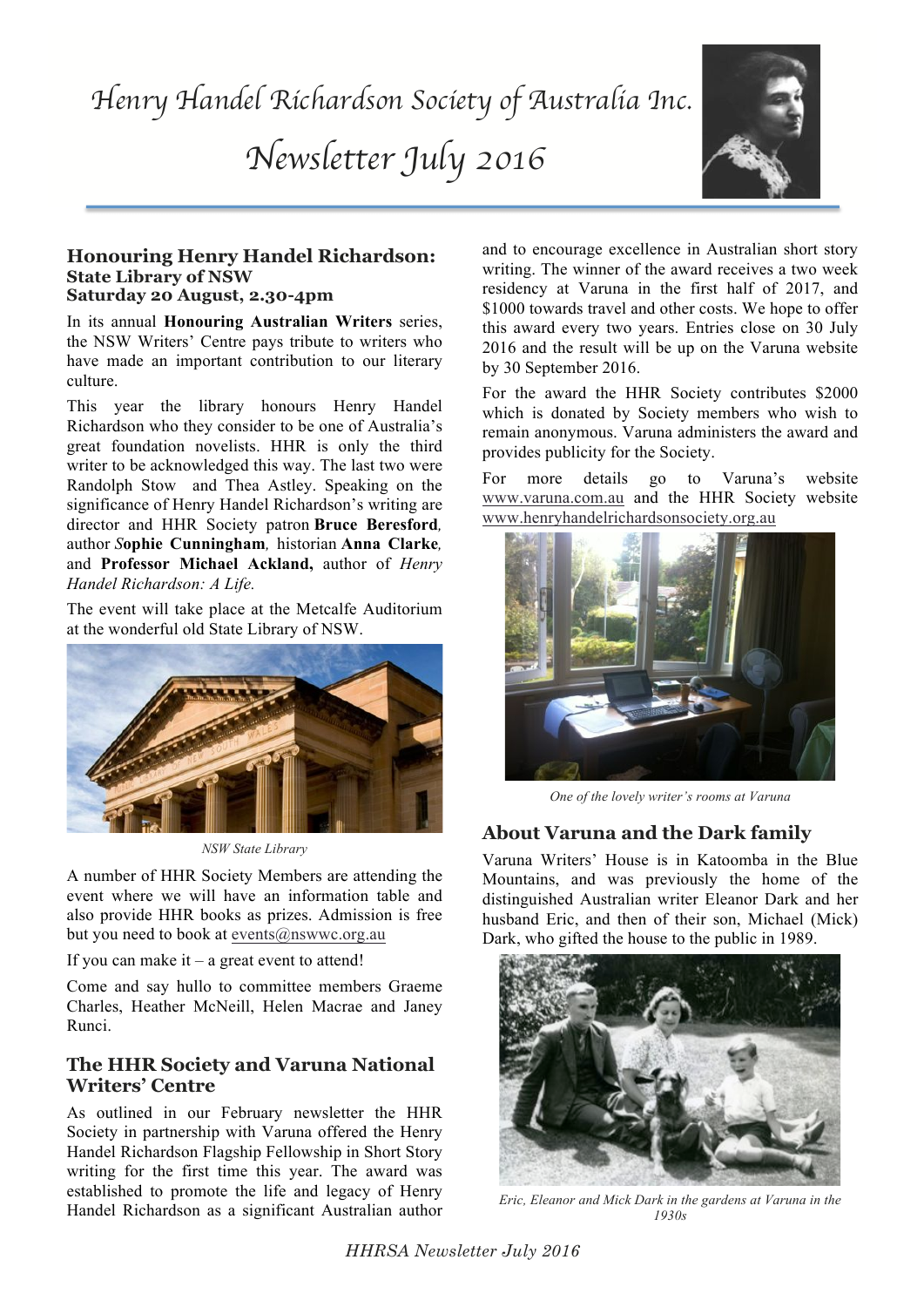The house operates as a national writer's centre and retreat, offering a range of supportive programs, including the fellowships. Varuna currently offers fellowships for approximately thirty writers a year, including Flagship Fellowships. A team of Varuna's consultants read the entries blind and select the recipients. Currently there are five Flagship Fellowships offered:

- The Dorothy Hewett Fellowship for Poetry
- The Eleanor Dark Fellowship for Fiction
- The Mick Dark Fellowship for Writing on the environment
- The Eric Dark Fellowship for Social History and Essays
- The Henry Handel Richardson for Short Story



*Varuna House*

## **HHR Koroit tour: Saturday 29 October, 2016 – book now!**

This year the HHR Society is going to **Koroit** where Richardson lived two very eventful years of her childhood from 1878-80.

Some of you will remember the enjoyable tour in 2008 to various places of significance in HHR's childhood. These included the house in **Fitzroy** where she was born in 1870, **Queenscliff** where she lived from 1877- 8, and **Maldon** where she lived from 1880-86.

#### **Events on Saturday 29 October** will include:

- a ceremony at Walter Richardson's grave;
- an HHR tour of the town;
- a lunch and readings at Micky Bourke's pub, which is just over the road from the Post Office where HHR lived;

This event is free apart from the cost of food and accommodation. Lunch at Mickey Bourke's pub is \$16 for a main course and \$8 for dessert.

Accommodation is available at Micky Bourke's pub www.mickeybourkes.com.au at very reasonable rates, and also at nearby Warrnambool. As this is the Cup Day long weekend you will need to book your accommodation early.

### **The event is free but bookings are essential**.

RSVP to j.runci@bigpond.com

or to graemejcharles@gmail.com



*Koroit Post Office*

HHR came to live at the Koroit Post Office in September, 1878 when her mother, Mary Richardson took up her first position as postmistress there. HHR's father's health, both physical and mental had been deteriorating in the preceding years at Chiltern and Queenscliff and he had been put into medical care.

Mary Richardson struggled to master her new role in the small house. This became even more difficult when her husband, Walter, a shell of a man by then, came home from the Yarra Bend government asylum to spend the last months of his life.

This was obviously a traumatic time for the family and Richardson depicts it as such in her memoir, *Myself When Young*, seemingly oblivious to the charms of this peaceful and picturesque small town.



*Koroit Hotel today*

Koroit is recognisable as 'Gymgurra' in *Ultima Thule*, the third volume of HHR's trilogy, *The Fortunes of Richard Mahony.* Details of the town as mentioned in her memoir and in *Ultima Thule* are readily identifiable, including the Post Office and the Koroit

*HHRSA Newsletter July 2016*